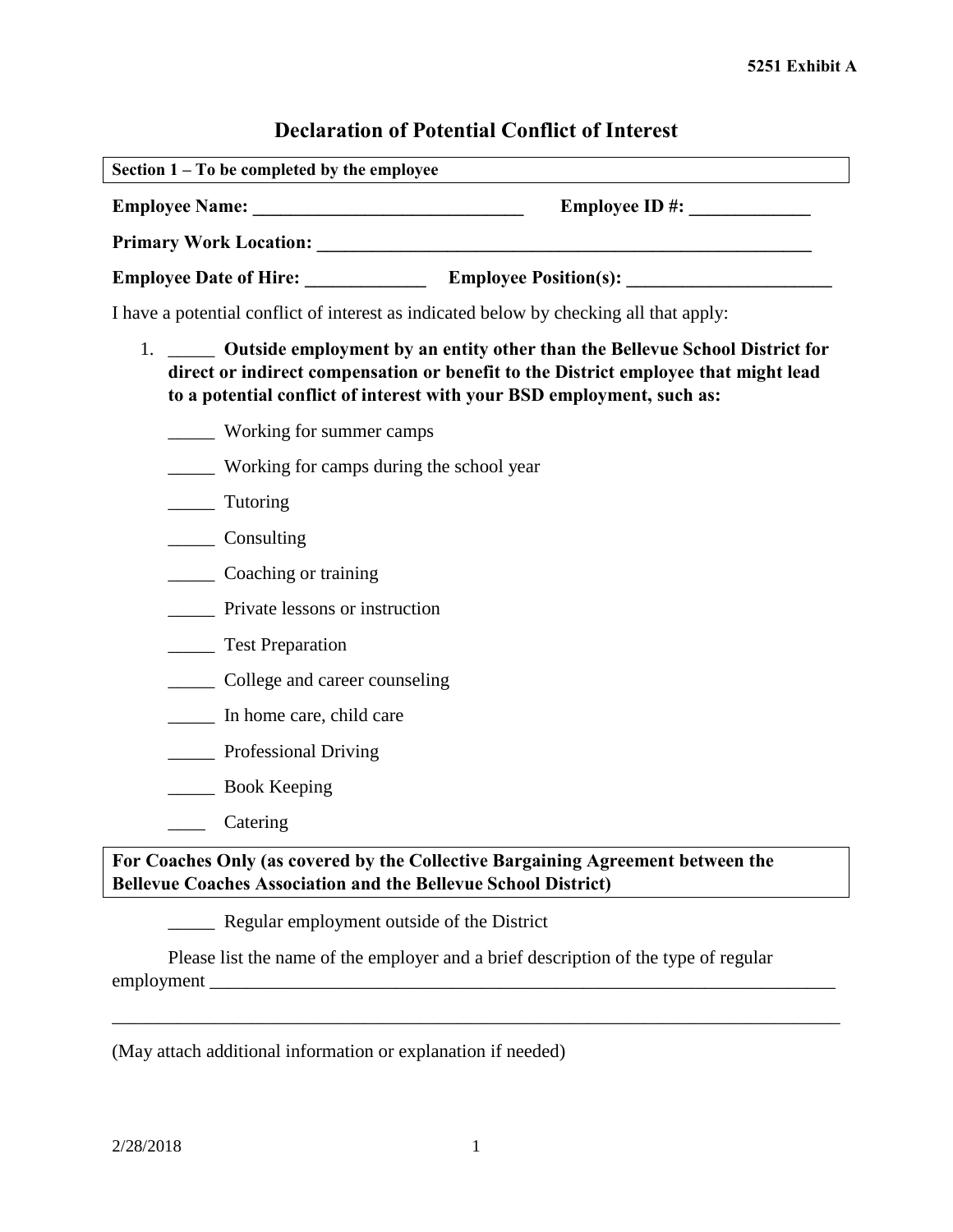## 2. \_\_\_\_\_ **Relation to another employee in the District as a family member**

Family member name: \_\_\_\_\_\_\_\_\_\_\_\_\_\_\_\_\_\_\_\_\_\_\_\_\_\_\_\_\_\_\_\_\_\_\_\_\_\_\_\_\_\_\_\_\_\_\_\_\_\_\_\_\_\_\_\_\_\_\_

Family member relation to employee: \_\_\_\_\_\_\_\_\_\_\_\_\_\_\_\_\_\_\_\_\_\_\_\_\_\_\_\_\_\_\_\_\_\_\_\_\_\_\_\_\_\_\_\_\_\_\_

Family member primary work location: \_\_\_\_\_\_\_\_\_\_\_\_\_\_\_\_\_\_\_\_\_\_\_\_\_\_\_\_\_\_\_\_\_\_\_\_\_\_\_\_\_\_\_\_\_

Family member position with the District: \_\_\_\_\_\_\_\_\_\_\_\_\_\_\_\_\_\_\_\_\_\_\_\_\_\_\_\_\_\_\_\_\_\_\_\_\_\_\_\_\_\_\_

# 3. \_\_\_\_\_ **Relation to another employee, parent, organization or community member that is perceived as providing special benefit**

\_\_\_\_\_\_\_\_\_\_\_\_\_\_\_\_\_\_\_\_\_\_\_\_\_\_\_\_\_\_\_\_\_\_\_\_\_\_\_\_\_\_\_\_\_\_\_\_\_\_\_\_\_\_\_\_\_\_\_\_\_\_\_\_\_\_\_\_\_\_\_\_\_\_\_\_\_\_

**\_\_\_\_\_\_\_\_\_\_\_\_\_\_\_\_\_\_\_\_\_\_\_\_\_\_\_\_\_\_\_\_\_\_\_\_\_\_\_\_\_\_\_\_\_\_\_\_\_\_\_\_\_\_\_\_\_\_\_\_\_\_\_\_\_\_\_\_\_\_\_\_\_\_\_\_\_\_**

Individual or organization's name:

Describe the relationship as it relates to the individual or organization: \_\_\_\_\_\_\_\_\_\_\_\_\_\_\_\_\_\_\_\_\_\_\_\_

**Employee Signature Date**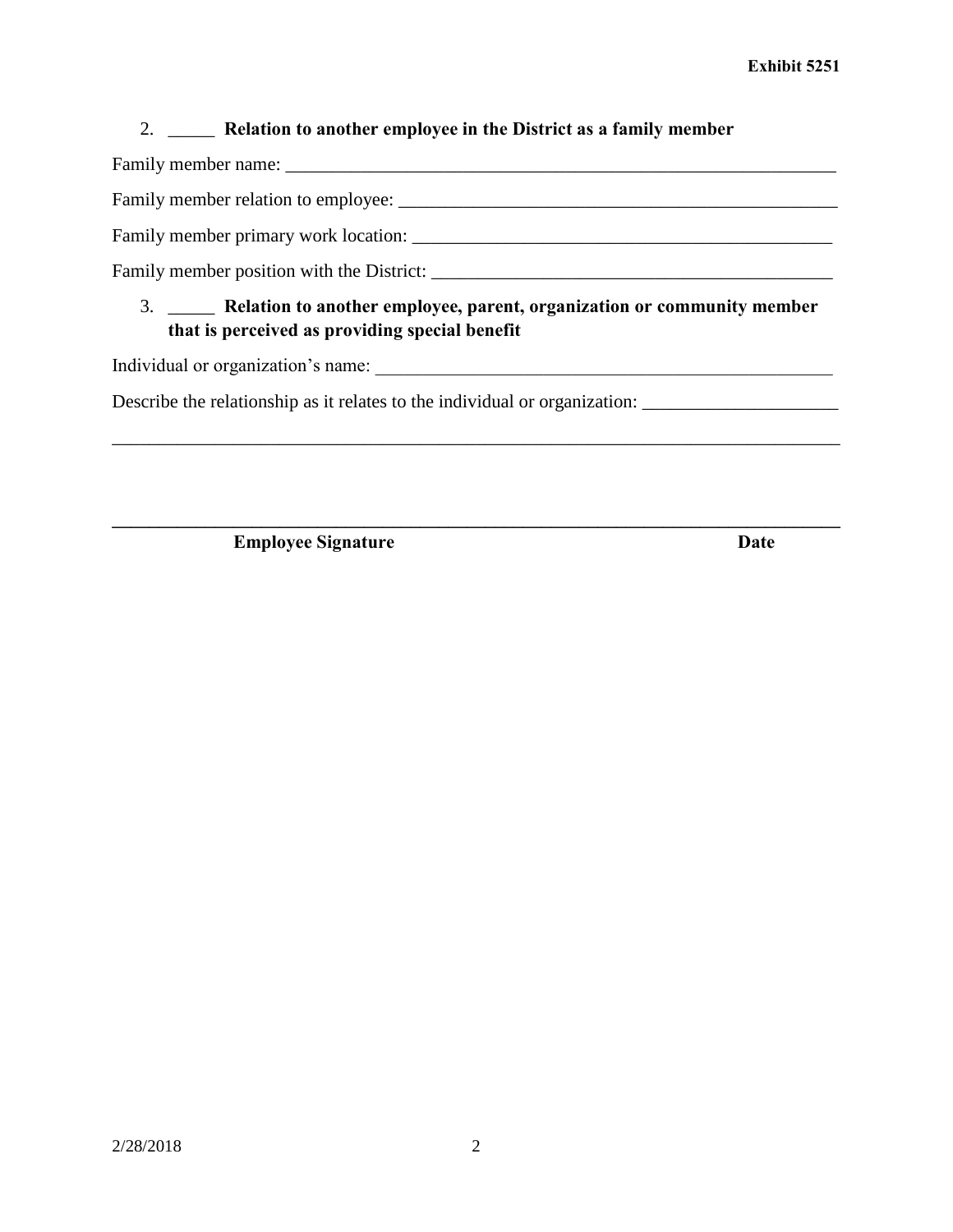### **Section 2 – To be completed by the supervisor**

Date of Review:

I have reviewed the potential conflict of interest with the employee and have determined:

I do not identify a potential of conflict of interest and submit this form to Human Resources for confirmation.

\_\_\_\_\_ I have insufficient information to identify a potential conflict of interest and submit this form to Human Resources for its determination.

\_\_\_\_\_ I identify a potential conflict of interest and submit this form to the Human Resources Compliance Officer for review and confirmation that the identified steps below will mitigate or eliminate the potential conflict of interest.

Please describe the action steps taken to mitigate/eliminate to potential conflict of interest along with any additional documentation or information.

\_\_\_\_\_\_\_\_\_\_\_\_\_\_\_\_\_\_\_\_\_\_\_\_\_\_\_\_\_\_\_\_\_\_\_\_\_\_\_\_\_\_\_\_\_\_\_\_\_\_\_\_\_\_\_\_\_\_\_\_\_\_\_\_\_\_\_\_\_\_\_\_\_\_\_\_\_\_

\_\_\_\_\_\_\_\_\_\_\_\_\_\_\_\_\_\_\_\_\_\_\_\_\_\_\_\_\_\_\_\_\_\_\_\_\_\_\_\_\_\_\_\_\_\_\_\_\_\_\_\_\_\_\_\_\_\_\_\_\_\_\_\_\_\_\_\_\_\_\_\_\_\_\_\_\_\_

\_\_\_\_\_\_\_\_\_\_\_\_\_\_\_\_\_\_\_\_\_\_\_\_\_\_\_\_\_\_\_\_\_\_\_\_\_\_\_\_\_\_\_\_\_\_\_\_\_\_\_\_\_\_\_\_\_\_\_\_\_\_\_\_\_\_\_\_\_\_\_\_\_\_\_\_\_\_

\_\_\_\_\_\_\_\_\_\_\_\_\_\_\_\_\_\_\_\_\_\_\_\_\_\_\_\_\_\_\_\_\_\_\_\_\_\_\_\_\_\_\_\_\_\_\_\_\_\_\_\_\_\_\_\_\_\_\_\_\_\_\_\_\_\_\_\_\_\_\_\_\_\_\_\_\_\_

**\_\_\_\_\_\_\_\_\_\_\_\_\_\_\_\_\_\_\_\_\_\_\_\_\_\_\_\_\_\_\_\_\_\_\_\_\_\_\_\_\_\_\_\_\_\_\_\_\_\_\_\_\_\_\_\_\_\_\_\_\_\_\_\_\_\_\_\_\_\_\_\_\_\_\_\_\_**

\_\_\_\_\_ I identify a potential conflict of interest that I believe cannot be mitigated or eliminated and submit this form to Human Resources for confirmation.

**Supervisor Signature Date**